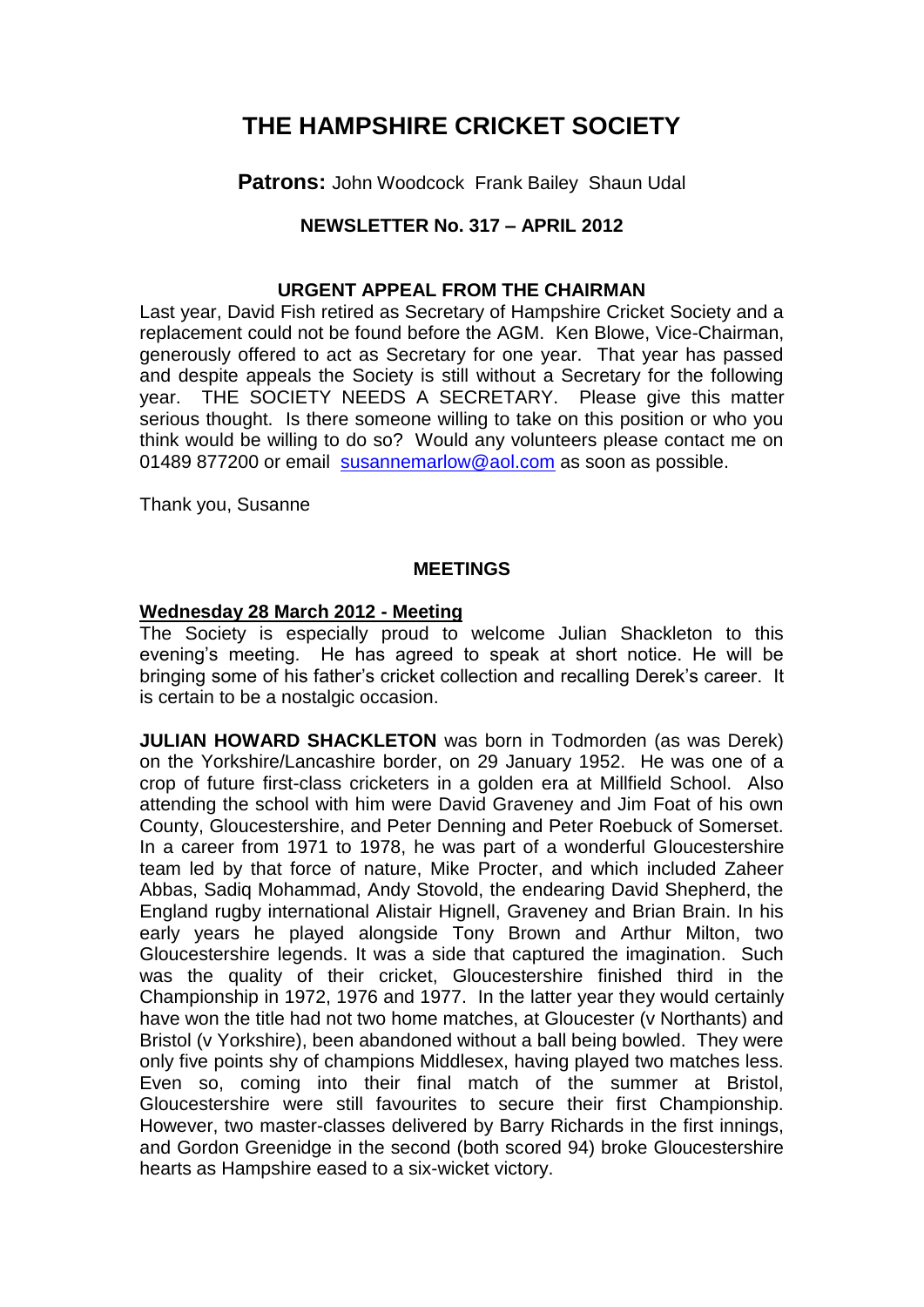Julian achieved the much cherished aspiration of playing in a Lord's final, being an integral part of the Gloucestershire side that claimed the Benson and Hedges Cup in 1977. He played his part in the final nobly, taking one for 40 in his ten overs.

A tall, right-arm medium pace bowler, he took 115 wickets in all matches for Gloucestershire before a back injury curtailed his career at the age of 26.

After a spell of umpiring, he re-emerged to play for Dorset. In the years from 1990 to 1998, he was one of the most feared bowlers in Minor Counties cricket. In the last of these years, at the age of 46, he embarrassed Hampshire who were making an evocative return to Bournemouth's Dean Park in a Nat West Trophy match. He dismissed Giles White, lbw without scoring. At one stage Hampshire were nought for three before Robin Smith (144 not out) and Adi Aymes (73) then rescued Hampshire with a matchwinning fourth wicket partnership of 178. In a stunning display of control and movement, Julian went on to produce the remarkable analysis of 12-6-18-1. Indeed, figures that were "Shackleton-like!"

## **FATHERS AND SONS TO ADDRESS THE SOCIETY**

Julian Shackleton's appearance this evening brings the number of fathers and sons to address the Society to five. The others are Desmond and Patrick Eagar, Lofty and Bob Herman and Jim and Bobby Parks. In the case of the Tremlett family, three generations, Maurice, Tim and Chris have spent evenings in our midst.

## **GLOUCESTERSHIRE PLAYERS AT THE SOCIETY**

Julian Shackleton is the eighth Gloucestershire player to address the Society. The others are Bomber Wells (December 1983), Roger Knight (January 1986), Barrie Meyer (April 1991), Tony Brown (February 1992), David Graveney (November 1997), Tom Graveney (December 2000), and Jon Hardy (November 2007).

## **Wednesday 8 February 2012 – Report**

With Amol Rajan in China, David Allen brought forward his talk originally scheduled for the meeting at the end of March. He brought a fascinating collection of artefacts from Hampshire's archives. Among the highlights were R M Poore's cap, the bat with which E G Wynyard scored 268 against Yorkshire in 1896 and Phil Mead's bat for his 100<sup>th</sup> century at Kettering in 1927. The ball with which Butch White took his four wickets in an over against Sussex at Portsmouth in 1961 was also on display. There were also first editions of many books and, indeed, a proof copy of John Arlott's limited edition on Neville Rogers. Roy Marshall's sweater was also exhibited. The autograph collection also included signatures of all the Hampshire sides in one-day finals. Among the historic 19th century artefacts was also a poster advertising a match between the United England XI and 19 of Hampshire at the East Hants Ground in Southsea in the 1860s. David's talk was enhanced by photographs of some of the more worn and delicate artefacts by John Farnhill. David was pleased to announce that a photographic tribute to Peter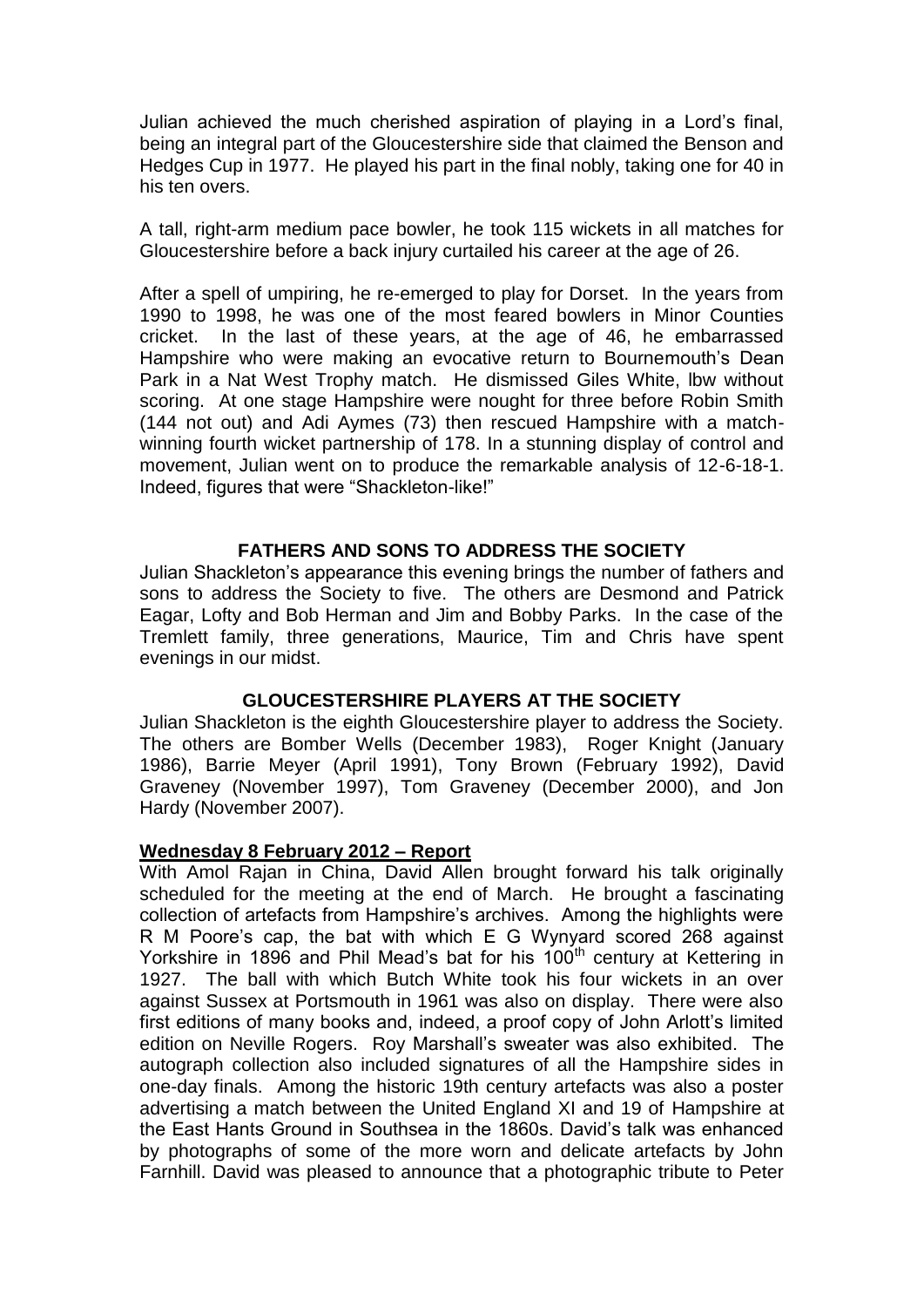Sainsbury, surely the most unsung of notable Hampshire cricketers, and the 1973 Championship side, will go on display at the west end of the Shackleton bar during the forthcoming season.

# **Wednesday 7 March 2012 – Report**

Anthony Collis' talk also gave members an interesting insight on an aspect of cricket's heritage. Cricket pub signs may be an esoteric topic but it was an evening full of interest. Anthony's address was a comprehensive survey of pubs both old, new and defunct. As his talk progressed, he virtually gave a potted history of cricket. Pub signs embraced early variants of the game (eg bat and trap),  $18^{th}$  century cricket, including the Hambledon era, the early days of MCC, the travelling elevens of the mid-19<sup>th</sup> century and the Australian influence. W G Grace was the cricketer most depicted. However, as an indication of the modern world, where so much of cricket's heritage is being airbrushed from history, when he enquired about a sign of "WG" in Worcester, one member of staff asked "W G who?" There were double-sided pub signs with different paintings. Many pubs were simply called The Cricketers, but those in Hampshire include, of course, The Bat and Ball at Hambledon and the Thomas Lord at West Meon. The portrait of Lord was by George Moorland, who produced it to clear off his debts! Among others featured in Hampshire were The Centurian (featuring Philip Mead) at Barton-on-Sea, The Frog and Wicket at Eversley, The Bounty Inn adjacent to May's Bounty at Basingstoke, and those at Fair Oak, Steep, Hartley Wintney, Turgis Green, Yateley and Tangley. A tour of these as well as others not mentioned should provide members with a few pleasurable days. Perhaps the saddest information conveyed was that The Cricketers at Wrecclesham, on the Surrey/Hampshire border, which features the great Hambledon player 'Silver Billy' Beldham, is now an Indian restaurant.

# **AGM NEWS**

There were a number of issues arising from the AGM. The Society still requires a Secretary. The Chairman's communication on this matter is included at the front of this Newsletter.

Owing to a reduction in income arising from a smaller membership, most of whom are over 60, and increased postage and printing costs in respect of the Newsletter, subscriptions are to be raised for next winter's programme from £9 to £12 for those over 60, and from £12 to £15 for those under 60.

There was also a proposal that, where possible, Newsletters be distributed by email. This is in line with a number of other organisations. Those members without computers or printers would still receive Newsletters via the post. Members will be asked to express their individual preferences in a questionnaire which will be sent out with the Summer Newsletter in July/August.

In view of the poor turn out for meetings early in the New Year, the Committee will also be investigating the feasibility of holding one or two meetings in the afternoons. Our Chairman reported that the big issue is likely to be the availability of venues for such an initiative. It is worth mentioning that some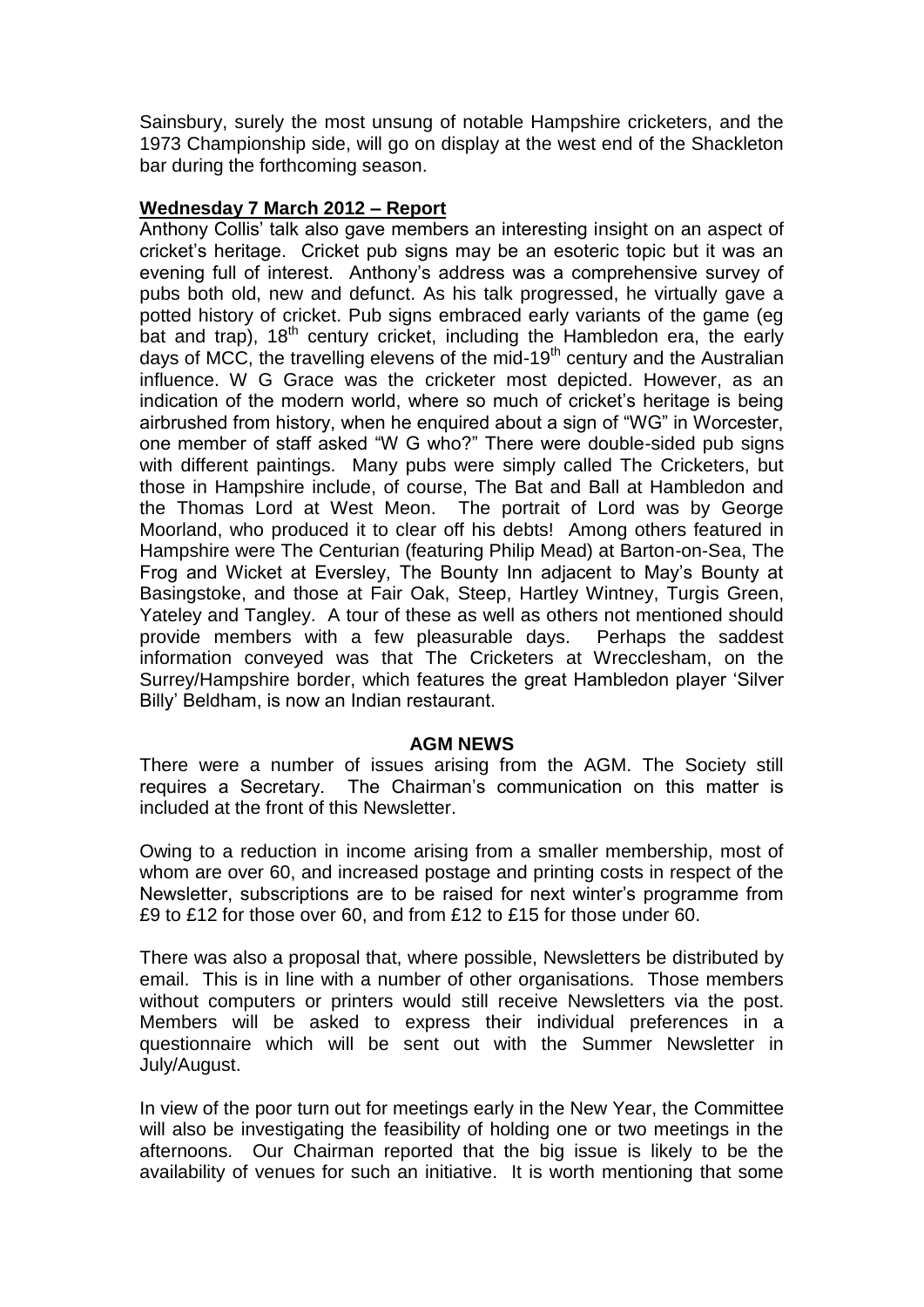Societies are already holding meetings in daylight hours. As with the email proposals, members will be asked to express their preferences in the questionnaire to be circulated with the Summer Newsletter.

Ken Blowe and Ken Chapman also resigned from the Committee. As Treasurer (both permanent and temporary), stand-in Secretary, and Vice-Chairman, Ken Blowe has been a tower of strength. His selfless assistance has enabled the Society to navigate their way through many difficulties in recent years.

Those members seeking re-election to the Committee were returned unopposed. Don Crossley filled one of the vacancies. If any other member is interested in serving on the Committee, would they please contact Susanne Marlow or any other Committee member. There are currently two vacancies. It is not an onerous task. Only two Committee meetings are held each year. Members will have the opportunity to host speakers, the costs of which are reimbursed.

#### **KEN CHAPMAN**

After serving in many capacities in the administration of the Society's affairs since the Society was formed in 1975, Ken Chapman, as mentioned above, has stood down from the Committee. Ken was one of the four founder members of the Society and his presence on the Committee has ensured a truly invaluable line of continuity. His wisdom and gracious, quiet guidance will be much missed. The Editor, and others, have always appreciated Ken's sage counsel in the last thirty years.

## **KABIR ALI AND SEAN ERVINE IN THE BANGLADESH PREMIER LEAGUE**

Kabir Ali and Sean Ervine were integral members of their respective successful sides in the inaugural Bangladesh Premier League. Their two teams met in the semi-final where Ali's Barisal Burners defeated Ervine's Duronto Rajshahi by eight wickets. Ervine made 82 before being run out by his Hampshire team-mate. The match winner was Ahmed Shehzad who struck a forthright 113 not out off only 49 balls. The Burners reached their target of 184 off only 16 overs. Their team included Phil Mustard, Yasir Arafat and Brad Hodge. One of Ervine's colleagues was his fellow member of Hampshire's Twenty20 title winning side of 2010, Abdul Razzaq. The West Indian Marlon Samuels also played for the Duronto Rajshahi.

Ali's side went on to lose the final to Dhaka Gladiators by eight wickets. Dhaka were indebted to Shahid Afridi who took three for 23. He was not required to bat. Also in the Dhaka side was Saeed Ajmal, England's nemesis in the recent Test series against Pakistan in the Emirates.

Interestingly, Kabir Ali has yet to play for Hampshire in Twenty20 cricket. His last appearance in this format in England was for Worcestershire in July 2009.

In one of the group matches, Ervine was awarded the man of the match award for his three for 19 against Khulna Royal Bengals.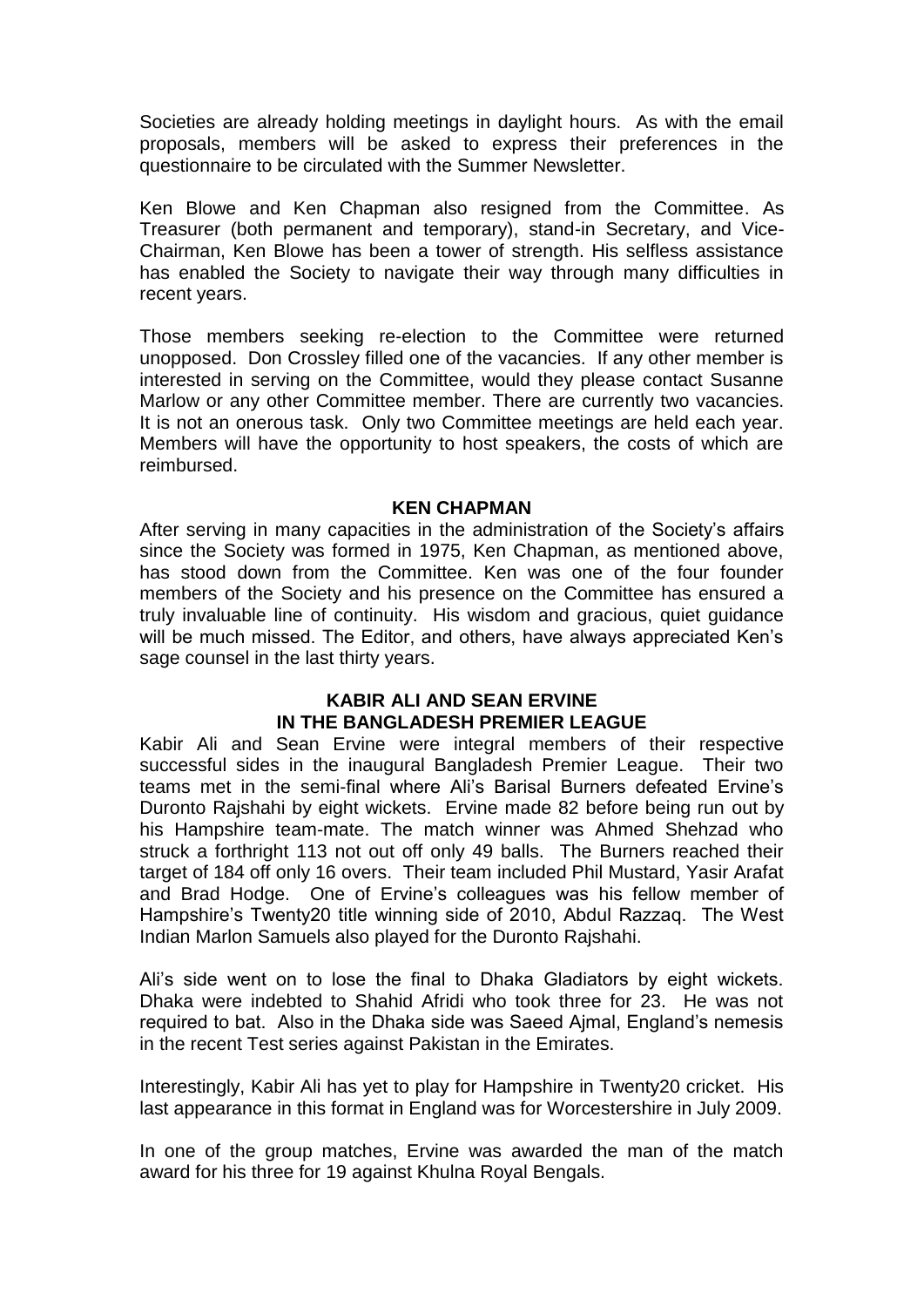## **PROSPECTS FOR 2012**

This summer will be an intriguing one for Hampshire followers. It will be a make or break summer for Hampshire's youngsters. Given their innate talent and undoubted rapport with each other, there is no reason to believe they will not respond to the challenge. It was clear from the final few matches of last summer that Jimmy Adams has the support of his team. Adams is, incidentally, only the third Hampshire-born captain (the others being Russell Bencraft (1895) and George Taylor (1939), since Hampshire's admission to the County Championship in 1895.

With Michael Carberry available for the season, and the return of the reliable Simon Katich, the team should score enough runs. Sean Ervine, with a pending England qualification will also want to impress. The issue, as always, is the fitness and penetration of the bowlers. Hampshire are likely to require at least two bowlers to take 50 wickets. It must be hoped, therefore, that James Tomlinson, David Balcombe, David Griffiths, Chris Wood, Kabir Ali and Dimi Mascarenhas of the pace bowlers prosper. Wood's ability to bowl the unplayable ball may see him progress very rapidly. His batting already suggests he could become a genuine all-rounder. As always, it is imperative that catches are held.

Michael Bates will be given every opportunity to perform with the bat. His wicket-keeping could scarcely be improved upon, though he will be playing for a whole season of first team cricket for the first time, which will tax his concentration. Given his batting prowess, Adam Rouse is bound to be snapping at his heels before long.

Spin bowling presents a conundrum. If Danny Briggs is called up by England for the ODI then Hampshire's cupboard is worryingly threadbare. They will have to rely on Simon Katich's ability to surprise with his unorthodox left arm spin, and an improvement in Liam Dawson. However, the latter's batting came on in abundance last year and it must be hoped that he does not become unduly distracted. He is now primarily a batsman who bowls.

Hampshire's main rivals would appear to be Yorkshire and Northamptonshire, though Derbyshire have invested shrewdly. With the availability of the mercurial Shahid Alfridi and the shrewd Neil McKenzie, Hampshire will surely be a force again in the Twenty20 competition.

## **THE AGEAS BOWL**

Members will probably be aware that the Rose Bowl, because of a sponsorship deal, has been renamed the Ageas Bowl. It was undoubtedly due to commercial considerations, but many will lament that 'Rose Bowl' could not be retained. In a very short space of time, it has become an iconic name with the County's supporters.